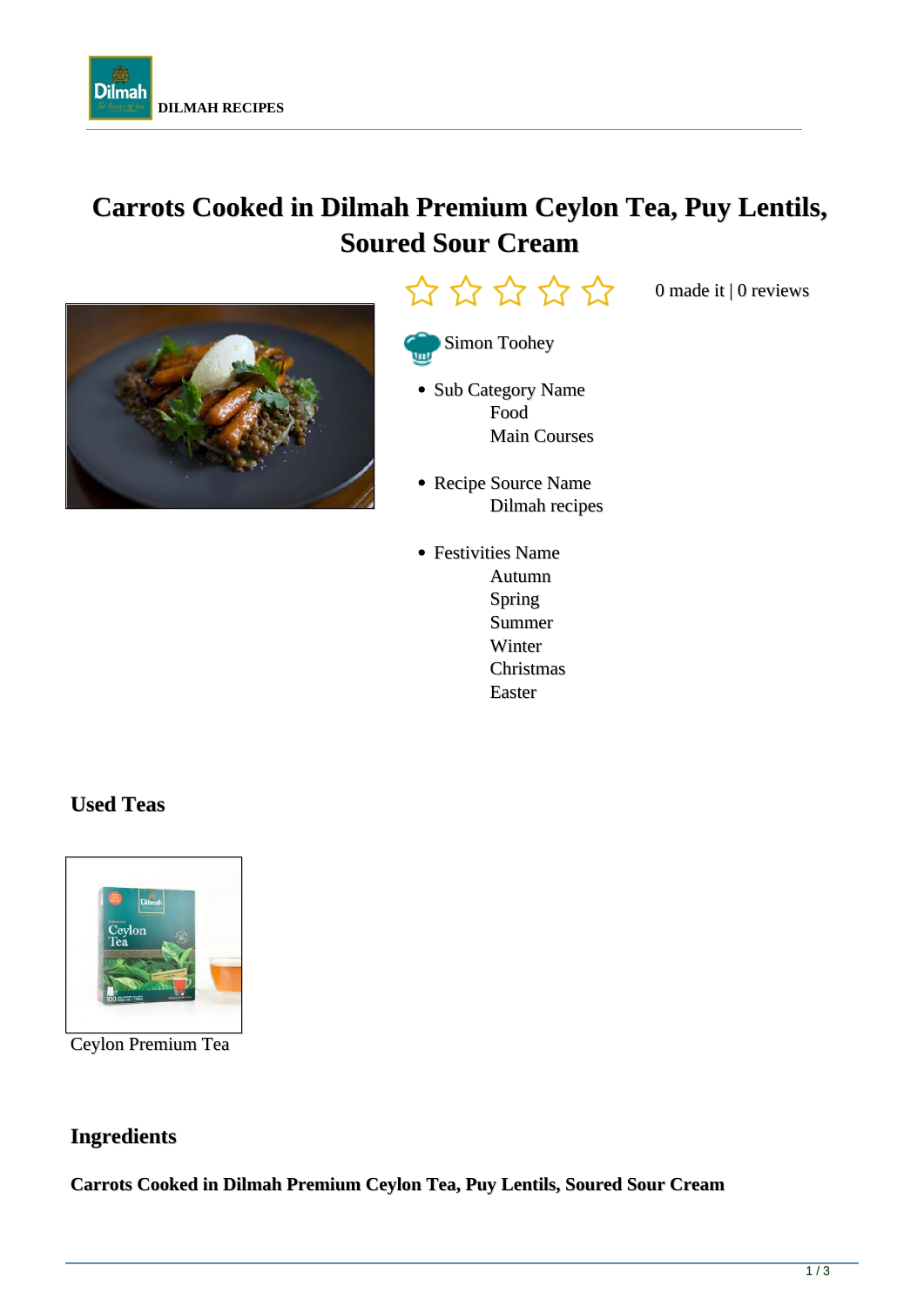

## **For the Carrots**

- 200 ml Vegetable Stock
- 2 Dilmah Premium Ceylon Tea Bags
- 10 Dutch Carrots tops off and cleaned
- 15 g Butter
- 1 tbsp Sugar
- Pinch of Salt

## **For the Lentils**

- 1 cup Puy Lentils
- 500 ml Vegetable Stock
- 1 Stem Celery cut in half
- 10 Parsley Stalks cut below the leaves
- 3 Thyme Sprigs
- 3 Rosemary Stalks
- 2 Bay Leaves
- ¼ Onion Chopped
- 1 Clove Garlic crushed and chopped
- 2 tbsp Red Wine Vinegar
- 1 Lemon Zest only grated
- 20 Parsley Leaves chopped finely
- Big Pinch of Salt

## **Finish**

• 1 Scoop of Sour Cream

## **Methods and Directions**

## **Carrots Cooked in Dilmah Premium Ceylon Tea, Puy Lentils, Soured Sour Cream**

- Wrap the thyme, rosemary, parsley and bay leaves in the 2 celery halved stems with twine.
- Wash the lentils a couple of times in running water to remove any dust, or undesirables. Put the lentils into a pot and cover with the vegetable stock. Put wrapped herbs in celery, along with the chopped onion and garlic.
- Bring to boil, lower to a simmer and scrape off the bubbly brown stuff at the top and discard it. Slowly cook away for 20-30 mins until they are nice and soft, but still holding together.
- In the meantime, bring 200 ml vegetable stock to boil and pour into a pot with the Dilmah Premium tea bags and let steep for 5 mins. Put the carrots into a frying pan with the butter and sugar, add the stock and cover with a cartouche. Slowly cook out the carrots until the liquid (except butter) has completely evaporated, and the carrots have become soft.
- With the lentils, strain the liquid, take out the celery wrap and place the lentils in a bowl. Add the